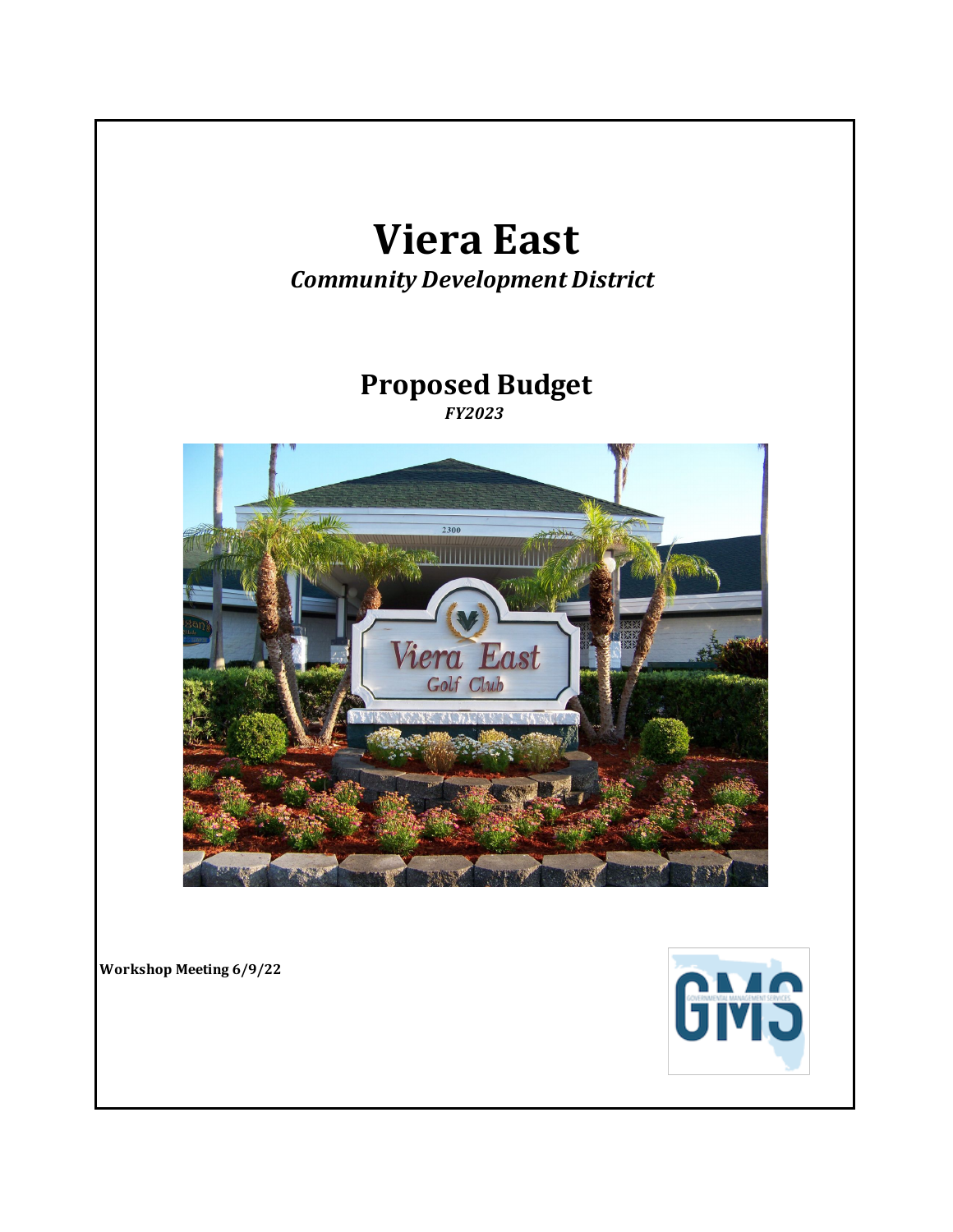#### Fiscal Year 2023 Proposed Operating Budget General Fund **Viera East Community Development District**

|                                           | Actual<br>FY 2021  | Adopted<br><b>Budget</b><br>FY 2022 | Actual<br>Thru<br>4/30/22 | Projected<br><b>Next</b><br>5 Months | <b>Total</b><br>Projected<br>@ 9/30/22 | Proposed<br><b>Budget</b><br>FY 2023 |
|-------------------------------------------|--------------------|-------------------------------------|---------------------------|--------------------------------------|----------------------------------------|--------------------------------------|
| Revenues                                  |                    |                                     |                           |                                      |                                        |                                      |
| Maintenance Assessments                   | \$808,157          | \$808,157                           | \$780,802                 | \$27,354                             | \$808,157                              | \$<br>1,378,973                      |
| Golf Course Administrative Services       | \$56,280           | \$56,280                            | \$32,830                  | \$23,450                             | \$56,280                               | \$56,280                             |
| Donations for Park Materials              | \$3,000            | \$0                                 | \$4,275                   | \$1,500                              | \$5,775                                | \$5,000                              |
| Miscellaneous Income-Farmers Market       | \$0                | \$0                                 | \$12,191                  | \$9,000                              | \$21,191                               | \$20,000                             |
| Interest Income                           | \$4                | \$100                               | \$55                      | \$55                                 | \$110                                  | \$100                                |
| Carryforward Surplus                      | \$0                | \$42,948                            | \$0                       | \$0                                  | \$0                                    | \$0                                  |
| <b>Total Revenues</b>                     | \$867,441          | \$907,484                           | \$830,153                 | \$61,359                             | \$891,512                              | \$1,460,353                          |
| Administrative Expenditures               |                    |                                     |                           |                                      |                                        |                                      |
| Supervisors Fees                          | \$31,550           | \$30,496                            | \$14,486                  | \$12,000                             | \$26,486                               | \$30,519                             |
| <b>Engineering Fees</b>                   | \$2,438            | \$5,000                             | \$1,025                   | \$1,100                              | \$2,125                                | \$5,000                              |
| Attorney's Fees                           | \$20,276           | \$5,000                             | \$8,809                   | \$7,500                              | \$16,309                               | \$5,000                              |
| Dissemination                             | \$1,000            | \$1,000                             | \$583                     | \$500                                | \$1,083                                | \$1,000                              |
| <b>Trustee Fees</b>                       | \$10,641           | \$5,600                             | \$0                       | \$5,600                              | \$5,600                                | \$5,600                              |
| Annual Audit                              | \$5,750            | \$6,500                             | \$0                       | \$6,500                              | \$6,500                                | \$6,500                              |
| <b>Collection Agent</b>                   | \$2,500            | \$2,500                             | \$1,458                   | \$1,042                              | \$2,500                                | \$2,500                              |
| <b>Management Fees</b>                    | \$100,440          | \$103,454                           | \$60,348                  | \$43,106                             | \$103,454                              | \$106,557                            |
| Postage                                   | \$2,093            | \$1,500                             | \$898<br>\$3,980          | \$700<br>\$400                       | \$1,598<br>\$4,380                     | \$1,500<br>\$3,500                   |
| Printing & Binding<br>Insurance-Liability | \$1,424<br>\$8,517 | \$2,500<br>\$8,040                  | \$4,081                   | \$2,915                              | \$6,996                                | \$9,607                              |
| <b>Legal Advertising</b>                  | \$2,037            | \$1,500                             | \$797                     | \$650                                | \$1,447                                | \$1,500                              |
| Other Current Charges                     | \$695              | \$1,500                             | \$177                     | \$150                                | \$327                                  | \$1,500                              |
| Office Supplies                           | \$1,202            | \$1,500                             | \$50                      | \$40                                 | \$90                                   | \$1,500                              |
| Dues & Licenses                           | \$175              | \$175                               | \$175                     | \$0                                  | \$175                                  | \$175                                |
| <b>Information Technology</b>             | \$3,400            | \$4,250                             | \$2,479                   | \$1,771                              | \$4,250                                | \$4,378                              |
| <b>Total Administrative</b>               | \$194,135          | \$180,515                           | \$99,347                  | \$83,973                             | \$183,320                              | \$186,336                            |
| <b>Operating Expenditures</b>             |                    |                                     |                           |                                      |                                        |                                      |
| Salaries                                  | \$144,820          | \$147,487                           | \$89,016                  | \$74,000                             | \$163,016                              | \$159,817                            |
| <b>Administration Fee</b>                 | \$1,909            | \$1,388                             | \$649                     | \$500                                | \$1,149                                | \$1,354                              |
| FICA Expense                              | \$9,373            | \$11,283                            | \$6,420                   | \$5,000                              | \$11,420                               | \$12,226                             |
| Health Insurance                          | \$17,814           | \$17,410                            | \$9,960                   | \$8,000                              | \$17,960                               | \$23,159                             |
| <b>Workers Compensation</b>               | \$3,522            | \$2,891                             | \$1,481                   | \$1,200                              | \$2,681                                | \$3,132                              |
| Unemployment                              | \$992              | \$842                               | \$666                     | \$300                                | \$966                                  | \$1,078                              |
| Other Contractual                         | \$9,762            | \$7,500                             | \$8,566                   | \$6,500                              | \$15,066                               | \$12,000                             |
| Marketing-Lifestyle/Amenities             | \$0                | \$18,000                            | \$10,922                  | \$6,000                              | \$16,922                               | \$18,000                             |
| Training                                  | \$0                | \$500                               | \$0                       | \$250                                | \$250                                  | \$500                                |
| Uniforms                                  | \$0                | \$500                               | \$0                       | \$250                                | \$250                                  | \$500                                |
| <b>Total Operating</b>                    | \$188,193          | \$207,801                           | \$127,681                 | \$102,000                            | \$229,681                              | \$231,766                            |
| Maintenance Expenditures                  |                    |                                     |                           |                                      |                                        |                                      |
| Canal Maintenance                         | \$9,827            | \$14,000                            | \$0                       | \$10,000                             | \$10,000                               | \$14,000                             |
| Lake Bank Restoration                     | \$57,000           | \$30,000                            | \$24,000                  | \$0                                  | \$24,000                               | \$30,000                             |
| <b>Environmental Services</b>             | \$15,126           | \$20,000                            | \$1,265                   | \$10,000                             | \$11,265                               | \$20,000                             |
| Water Management System                   | \$106,751          | \$99,000                            | \$66,359                  | \$45,000                             | \$111,359                              | \$107,000                            |
| <b>Control Burns</b>                      | \$6,922            | \$15,000                            | \$0                       | \$5,000                              | \$5,000                                | \$10,000                             |
| Contingencies                             | \$0                | \$2,000                             | \$3,157                   | \$500                                | \$3,657                                | \$2,000                              |
| Fire Line Management                      | \$800              | \$2,000                             | \$2,000                   | \$1,000                              | \$3,000                                | \$2,000                              |
| <b>Basin Repair</b>                       | \$0                | \$3,000                             | \$117                     | \$1,000                              | \$1,117                                | \$3,000                              |
| <b>Total Maintenance</b>                  | \$196,426          | \$185,000                           | \$96,898                  | \$72,500                             | \$169,398                              | \$188,000                            |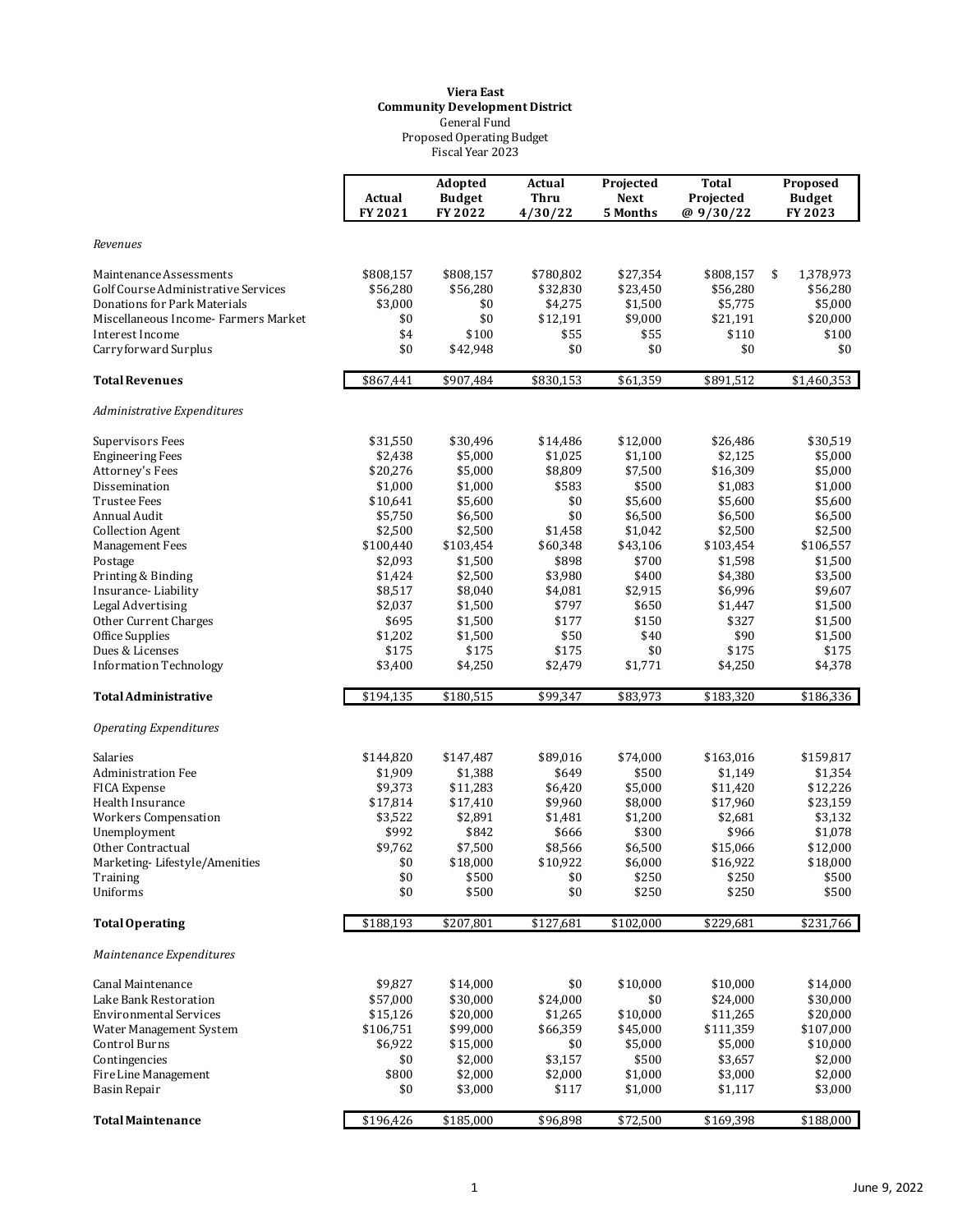#### Fiscal Year 2023 Proposed Operating Budget General Fund **Viera East Community Development District**

|                                           | Actual<br>FY 2021 | Adopted<br><b>Budget</b><br>FY 2022 | Actual<br><b>Thru</b><br>4/30/22 | Projected<br><b>Next</b><br>5 Months | <b>Total</b><br>Projected<br>@ 9/30/22 | Proposed<br><b>Budget</b><br>FY 2023 |
|-------------------------------------------|-------------------|-------------------------------------|----------------------------------|--------------------------------------|----------------------------------------|--------------------------------------|
| Grounds Maintenance Expenditures          |                   |                                     |                                  |                                      |                                        |                                      |
| Salaries                                  | \$129,923         | \$166,108                           | \$77,810                         | \$65,000                             | \$142,810                              | \$176,074                            |
| Administrative Fees                       | \$3,060           | \$3,446                             | \$1,298                          | \$1,100                              | \$2,398                                | \$3,010                              |
| <b>FICA</b>                               | \$9,556           | \$12,707                            | \$5,676                          | \$4,000                              | \$9,676                                | \$13,970                             |
| Health Insurance                          | \$17,427          | \$28,182                            | \$10,765                         | \$9,200                              | \$19,965                               | \$31,692                             |
| <b>Workers Compensation</b>               | \$3,133           | \$3,256                             | \$1,295                          | \$1,000                              | \$2,295                                | \$3,601                              |
| Unemployment                              | \$1,745           | \$2,506                             | \$830                            | \$700                                | \$1,530                                | \$2,734                              |
| Telephone                                 | \$6,910           | \$6,250                             | \$3,982                          | \$2,920                              | \$6,902                                | \$7,020                              |
| <b>Utilities</b>                          | \$6,715           | \$7,200                             | \$5,386                          | \$3,000                              | \$8,386                                | \$7,200                              |
| <b>Property Appraiser</b>                 | \$1.989           | \$1,990                             | \$1,989                          | \$0                                  | \$1,989                                | \$1,990                              |
| <b>Insurance-Property</b>                 | \$1,499           | \$2,197                             | \$1,537                          | \$1,100                              | \$2,637                                | \$2,479                              |
| Repairs                                   | \$18,528          | \$15,000                            | \$11,917                         | \$7,000                              | \$18,917                               | \$20,000                             |
| Fuel                                      | \$14,508          | \$10,000                            | \$11,146                         | \$7,500                              | \$18,646                               | \$14,000                             |
| Park Maintenance                          | \$4,447           | \$7,500                             | \$5,651                          | \$2,800                              | \$8,451                                | \$7,500                              |
| Sidewalk Repair                           | \$0               | \$10,000                            | \$0                              | \$2,500                              | \$2,500                                | \$10,000                             |
| Chemicals                                 | \$2,304           | \$4,000                             | \$1,869                          | \$1,500                              | \$3,369                                | \$4,000                              |
| Contingencies                             | \$6,827           | \$4,000                             | \$2,826                          | \$1,500                              | \$4,326                                | \$4,000                              |
| Refuse                                    | \$4,560           | \$6,000                             | \$2,640                          | \$2,400                              | \$5,040                                | \$6,000                              |
| Office Supplies                           | \$765             | \$750                               | \$0                              | \$500                                | \$500                                  | \$750                                |
| Uniforms                                  | \$2,519           | \$3,000                             | \$2,099                          | \$1,075                              | \$3,174                                | \$3,000                              |
| Fire Alarm System                         | \$7,315           | \$7,500                             | \$3,581                          | \$2,555                              | \$6,136                                | \$7,500                              |
| Rain Bird Pump System                     | \$28,501          | \$27,576                            | \$16,319                         | \$11,492                             | \$27,811                               | \$27,581                             |
| Park Materials                            | \$3,221           | \$0                                 | \$1,748                          | \$1,500                              | \$3,248                                | \$5,000                              |
| Maintenance Reserve-Transfer Out          | \$1,211           | \$5,000                             | \$0                              | \$5,000                              | \$5,000                                | \$495,150                            |
| Maintenance Reserve-Transfer Out (Excess) | \$0               | \$0                                 | \$0                              | \$0                                  | \$0                                    | \$0                                  |
| <b>Total Grounds Expenditures</b>         | \$276,660         | \$334,168                           | \$170,363                        | \$135,342                            | \$305,706                              | \$854,251                            |
| <b>Total Expenses</b>                     | \$855,414         | \$907,484                           | \$494,290                        | \$393,816                            | \$888,105                              | \$1,460,353                          |
| <b>Excess Revenue/(Expenditures)</b>      | \$12.027          | \$0                                 | \$335.863                        | (\$332,456)                          | \$3.407                                | \$0                                  |

| Net Assessment- General      |
|------------------------------|
| Net Assessment-Recreation    |
| <b>Total Net Assessments</b> |
| Discounts @ 6%               |
| Gross Assessment             |

Assessable Units - Residential Assessable Units - Non-Residential Total Units

Gross Assessment per Unit - General Fund Gross Assessment per Unit - Recreation Gross Assessment per Unit - Debt Service

|                                                                                              |                | FY 2022                 | FY 2023        |                         |
|----------------------------------------------------------------------------------------------|----------------|-------------------------|----------------|-------------------------|
| Net Assessment- General                                                                      | \$             | 779,212                 | \$             | 1,350,028               |
| Net Assessment- Recreation                                                                   | \$             | 28.945                  | \$             | 28.945                  |
| <b>Total Net Assessments</b>                                                                 | \$             | 808,157                 | \$             | 1,378,973               |
| Discounts $\omega$ 6%                                                                        | \$             | 51,584                  | \$             | 88,020                  |
| Gross Assessment                                                                             | \$             | 859,741                 | \$             | 1,466,993               |
| ssessable Units - Residential<br>able Units -  Non-Residential<br>Total Units                |                | 4.204<br>1,869<br>6.073 |                | 4.204<br>1,869<br>6,073 |
| nent per Unit - General Fund<br>ssment per Unit - Recreation<br>ment per Unit - Debt Service | \$<br>\$<br>\$ | 136<br>129<br>364       | \$<br>\$<br>\$ | 236<br>129<br>139       |
|                                                                                              | \$             | 629                     | \$             | 504                     |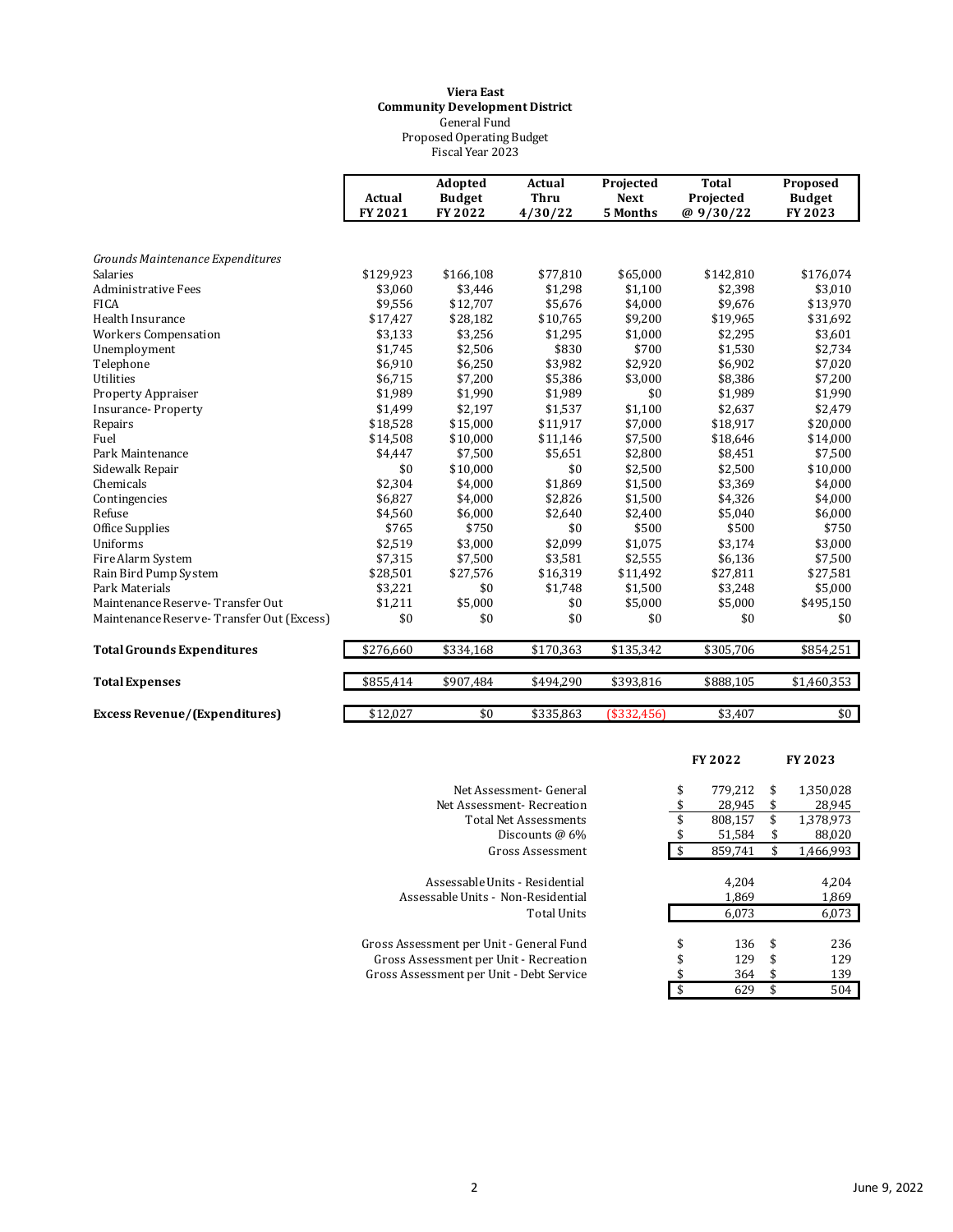## **Revenues:**

#### Maintenance Assessments

The District will levy a Non-Ad Valorem Assessment on all the assessable property within the District in order to pay for its operating and maintenance expenditures incurred during the Fiscal Year.

## Golf Course Administrative Services

Represents Golf Course Fund portion of salary and benefits for employees paid from the General Fund

|                               | Annual        |             |  |
|-------------------------------|---------------|-------------|--|
| <b>Description</b>            | <b>Amount</b> |             |  |
| Base                          |               | \$75.000    |  |
| 10% of Maintenance Supervisor |               | \$ (7,280)  |  |
| 50% of Labor Position         |               | \$(11, 440) |  |
| Total                         |               | 56,280      |  |

#### Interest Income

The District will earn interest on balances invested during the year

#### **Administrative Expenditures:**

#### Supervisors Fees

The amount paid to each supervisor for the time devoted to District business and meetings is determined by Chapter 190, Florida Statutes, at \$200 per meeting. Amount is based on five supervisors receiving fees for two meetings per month.

#### Engineering Fees

The District's engineer, Robb & Taylor Engineering Solutions Inc, will be providing general engineering services to the District, which includes preparation and attendance of monthly board meetings.

Attorney Fees

## **Legal Counsel:**

## **Shutts and Bowen LLP**

300 South Orange Avenue Suite 300 Orlando, FL 32801 Telephone: (407) 835-6759 Fax: (407) 849-7288

The District's legal counsel, Shutts and Bowen, will be providing general services, which include attendance and preparation for monthly board meetings. Also, services include reviewing contracts, agreements, resolutions, rule amendments, etc.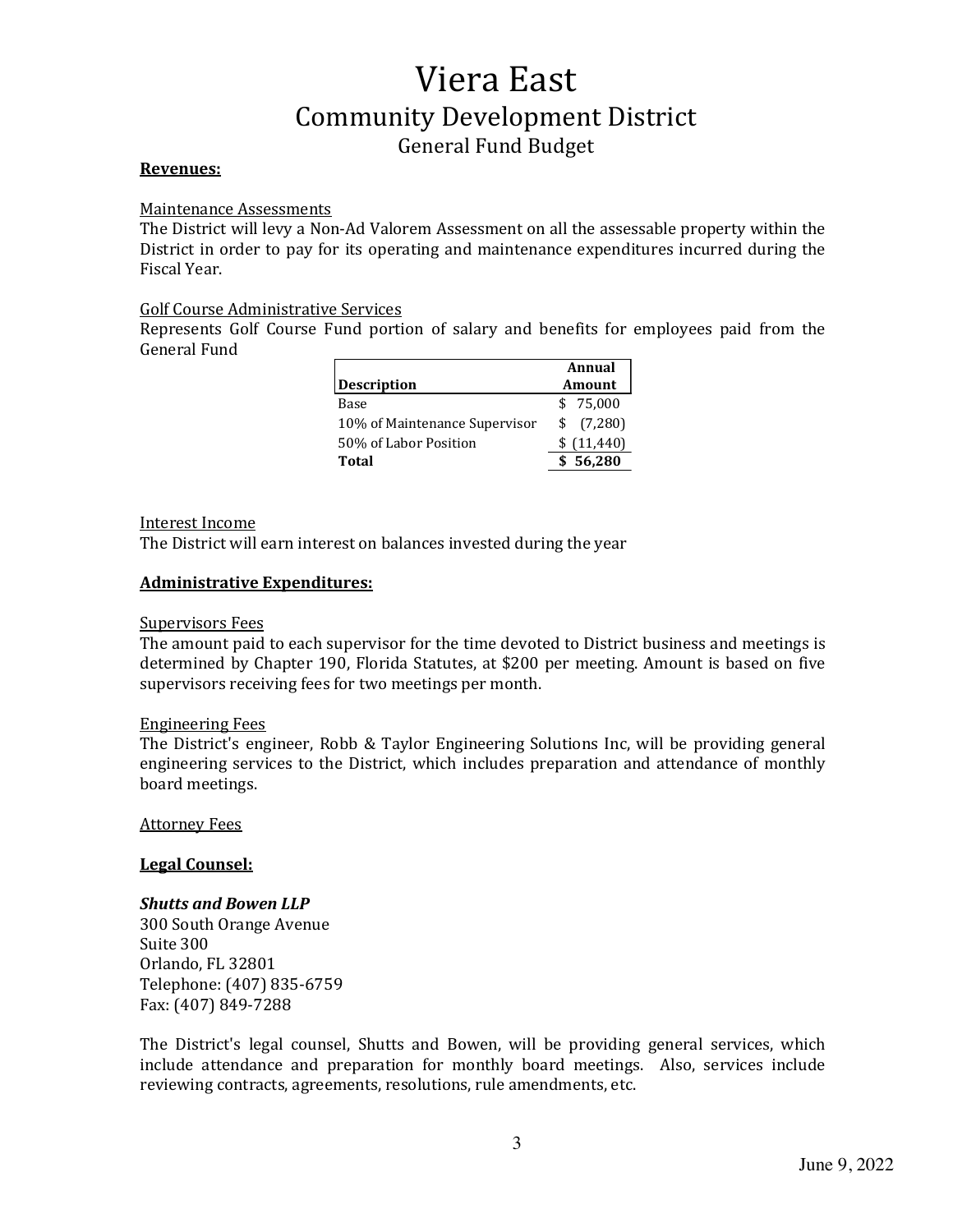#### **Dissemination**

The District is required by the Security and Exchange Commission to comply with Rule 15c2- $12(b)(5)$ , which relates to additional reporting requirements for un-rated bond issues.

o Series 2006 Water Management \$1,000

#### Trustee Fees

The District will pay annual trustee fees for Water Management Refunding Bonds, Series 2006.

#### **Annual Audit**

The District is required to annually have its financial records audited by an independent Certified Public Accounting Firm. The estimated cost of the audit is based on the prior fiscal year and will be shared with the Recreational Fund.

#### **Collection Agent**

Fees incurred by GMS-Central Florida, LLC for calculating, levying and certification of the District's Non-Ad valorem Maintenance Assessments with the Brevard County Tax Collector.

| <b>Contractor</b>                     | <b>Services</b> |  | Monthly Annual      |
|---------------------------------------|-----------------|--|---------------------|
| GMS- Central Florida, LLC Assessments |                 |  | $$208 \quad $2.500$ |

# **Management Fees**

The District has contracted with GMS-Central Florida, LLC to provide Accounting and Administrative Services for the District. The services include, but are not limited to, recording and transcription of board meetings, administrative services, budget preparation, financial reporting, annual audits, etc.

#### Postage

Mailing of Board Meeting agendas, checks for vendors, overnight deliveries and any other required correspondence. Amount is based on prior years cost.

#### Printing & Binding

Printing and binding agenda packages for board meetings, printing of computerized checks, District Brochures, correspondence, stationary, envelopes etc.

#### Insurance- Liability

The District's general liability, public official's liability, and automobile insurance coverage is provided by EGIS Insurance and Risk Advisors.

|                          |    | Admin  |    | <b>Field</b> |    | Annual |        |
|--------------------------|----|--------|----|--------------|----|--------|--------|
| <b>Description</b>       |    | Amount |    | Amount       |    |        | Amount |
| <b>General Liability</b> |    | 5,821  | \$ | ٠            | \$ | 5,821  |        |
| POL/EPLI                 | \$ | 3,786  | \$ | ٠            | \$ | 3,786  |        |
| Property                 | \$ | -      | \$ | 2,479        | \$ | 2,479  |        |
| <b>Total</b>             |    | 9,607  |    | 2,479        |    | 12,086 |        |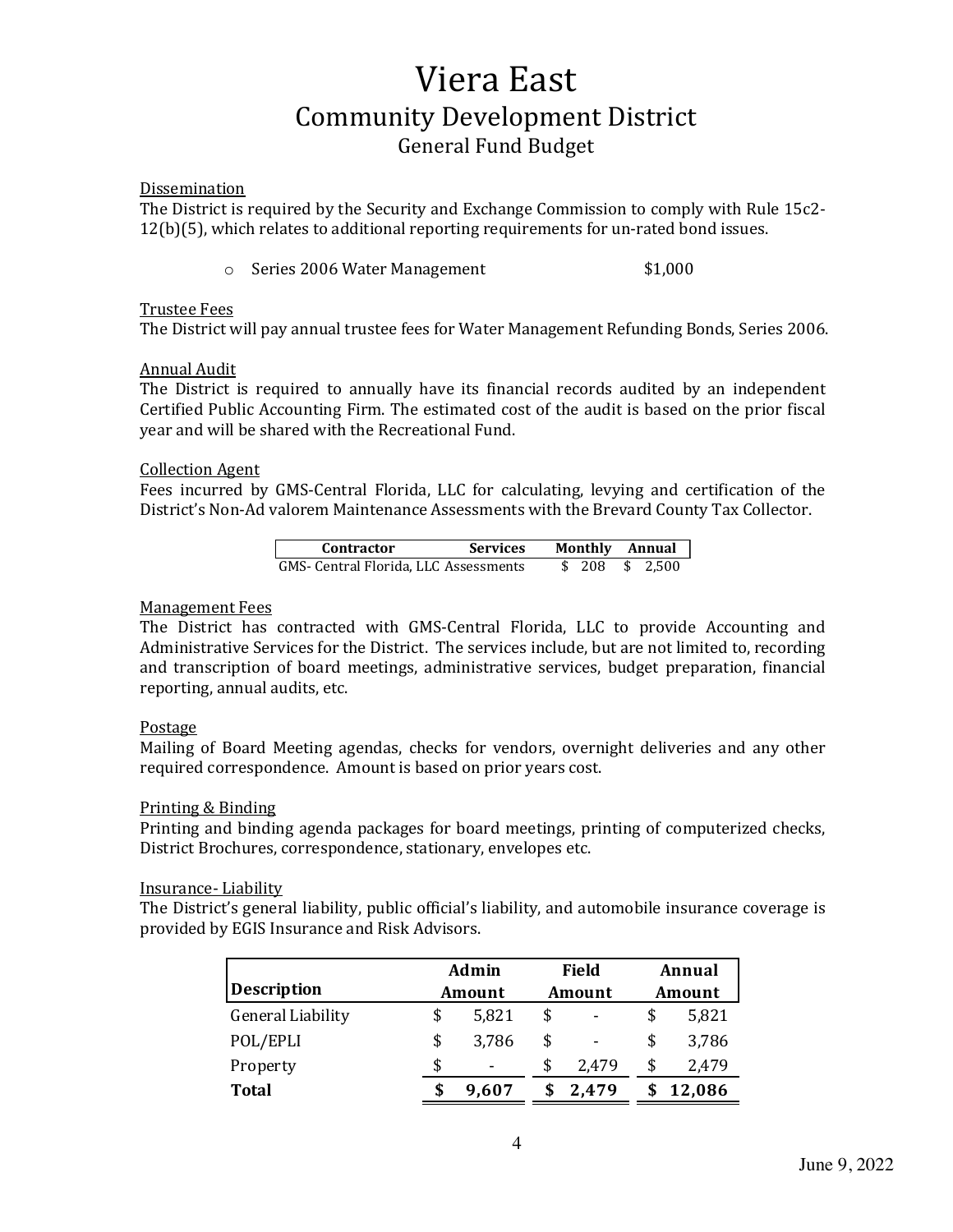#### **Legal Advertising**

Advertising of monthly board meetings, public hearings, and any other legal advertising that may be required.

#### Other Current Charges

Any miscellaneous expenses incurred by the District that were not previously budgeted.

#### Office Supplies

Any supplies that may need to be purchased during the Fiscal Year, e.g., paper, minute books, file folders, labels, paper clips, etc.

#### Dues & Licenses

The District is required to pay an annual fee to the Department of Community Affairs for \$175. This is the only anticipated expenditure for this category.

#### Information Technology

Costs related to District's accounting and information systems, District's website creation and maintenance, electronic compliance with Florida Statutes and other electronic data requirements.

#### **Operating Expenditures:**

#### Salaries & Wages

The District currently has a General Manager and 1 full time employee to handle the operations of the District. The proposed amount includes a  $1.75\%$  cost of living increase for qualifying full-time employees.

## Administration Fee

Represents fee to Applied Business Solutions for administration of pay and benefits. Applied Business Solutions charges an administration fee of \$21.23 per employee.

## FICA

Represents the estimated amount due for Social Security  $(6.2%)$  and Medicare  $(1.45%)$  based upon the proposed salaries and wages.

#### Health Insurance

Full time District Employee's are eligible for the following health benefits.

| Provider          | <b>Policy Number</b> | <b>Insurance Description</b>              |
|-------------------|----------------------|-------------------------------------------|
| United Healthcare | 591637               | Health, Accidental Death, Dental, Vision, |
|                   |                      | Life, and Long Term Disability            |
| Colonial Life     | E3682663             | Life, Accident, Short Term Disability     |
| Combined          | 007394312            | Accident and Disability                   |

5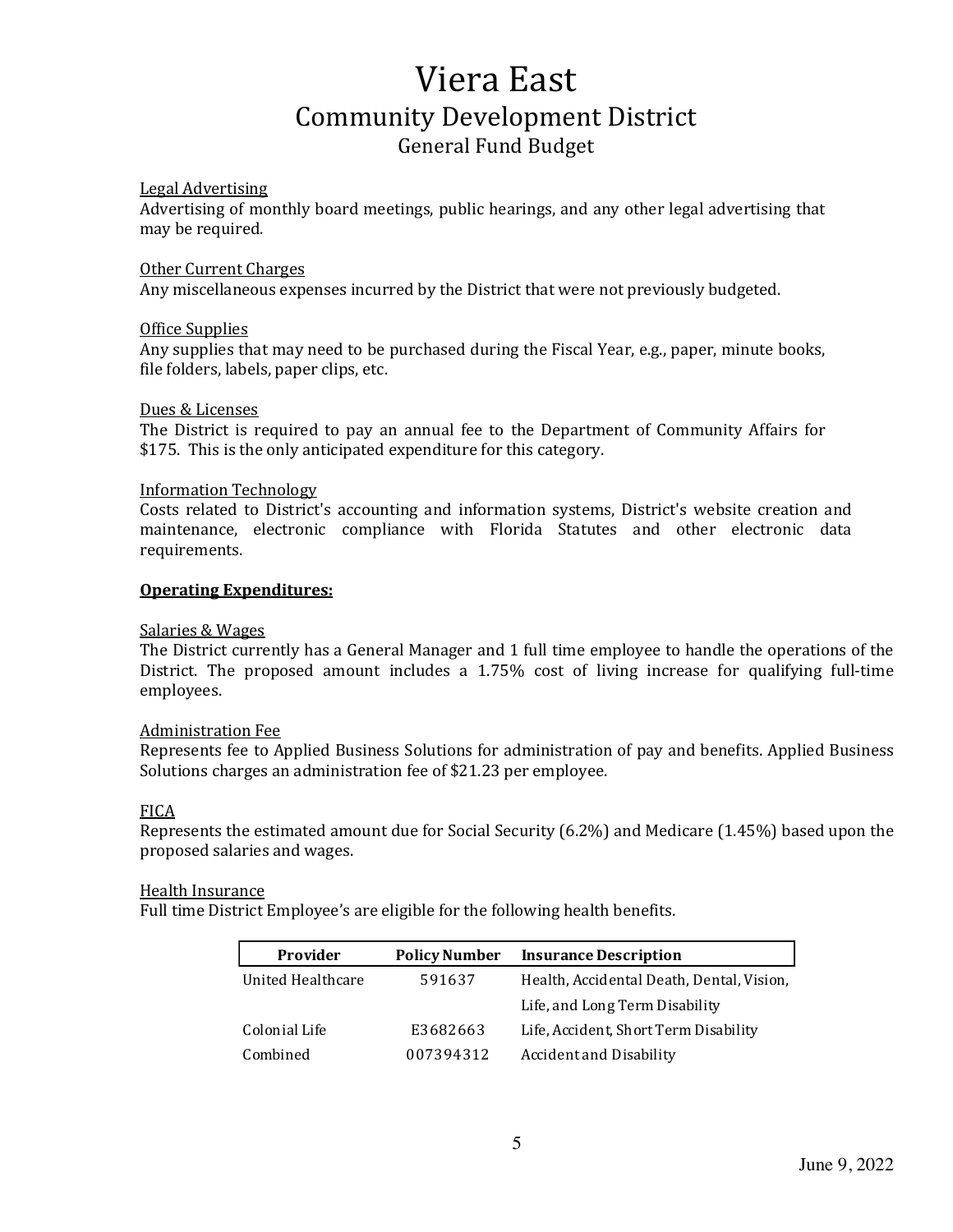## Workers Compensation

The District provides Workers Compensation Insurance for each of its employee's based upon statutory requirements and rates determined by Applied Business Solutions.

# Unemployment

The District pays State and Federal unemployment for each employee based upon current rate structures. 

## Other Contractual

Miscellaneous fees and contracts incurred for the District.

|                                  | Annual |       |  |
|----------------------------------|--------|-------|--|
| <b>Description</b>               | Amount |       |  |
| <b>ADT</b> Security              | \$     | 5,742 |  |
| <b>Ecolab Pest Elimination</b>   | \$     | 4,318 |  |
| Xelar Copier                     | \$     | 1.444 |  |
| <b>Additional Contract Funds</b> | S      | 496   |  |
| <b>Total Annual Budget</b>       | 12,000 |       |  |

# Marketing- Lifestyle/Amenities

The District is in contract with Unique Webb Consulting to provide Lifestyle and Marketing services which include, but are not limited to social media publications, strategy planning, blogging, videography, photography, event planning, and marketing.

## Training

Expense involved in providing training for staff.

## Uniforms

Expense involved in providing uniforms for the administration staff.

## **Maintenance Expenditures:**

## Canal Maintenance

Represents cost associated with the maintenance of the canals located east and west of I-95. The canals east of I-95 are maintained by various contractors paid by the District on an "as needed" basis. The canals west of I-95 are maintained by A. Duda & Sons and billed to the **District** 

## Lake Bank Restoration

Allocation of funds dedicated for lake bank restoration throughout the District.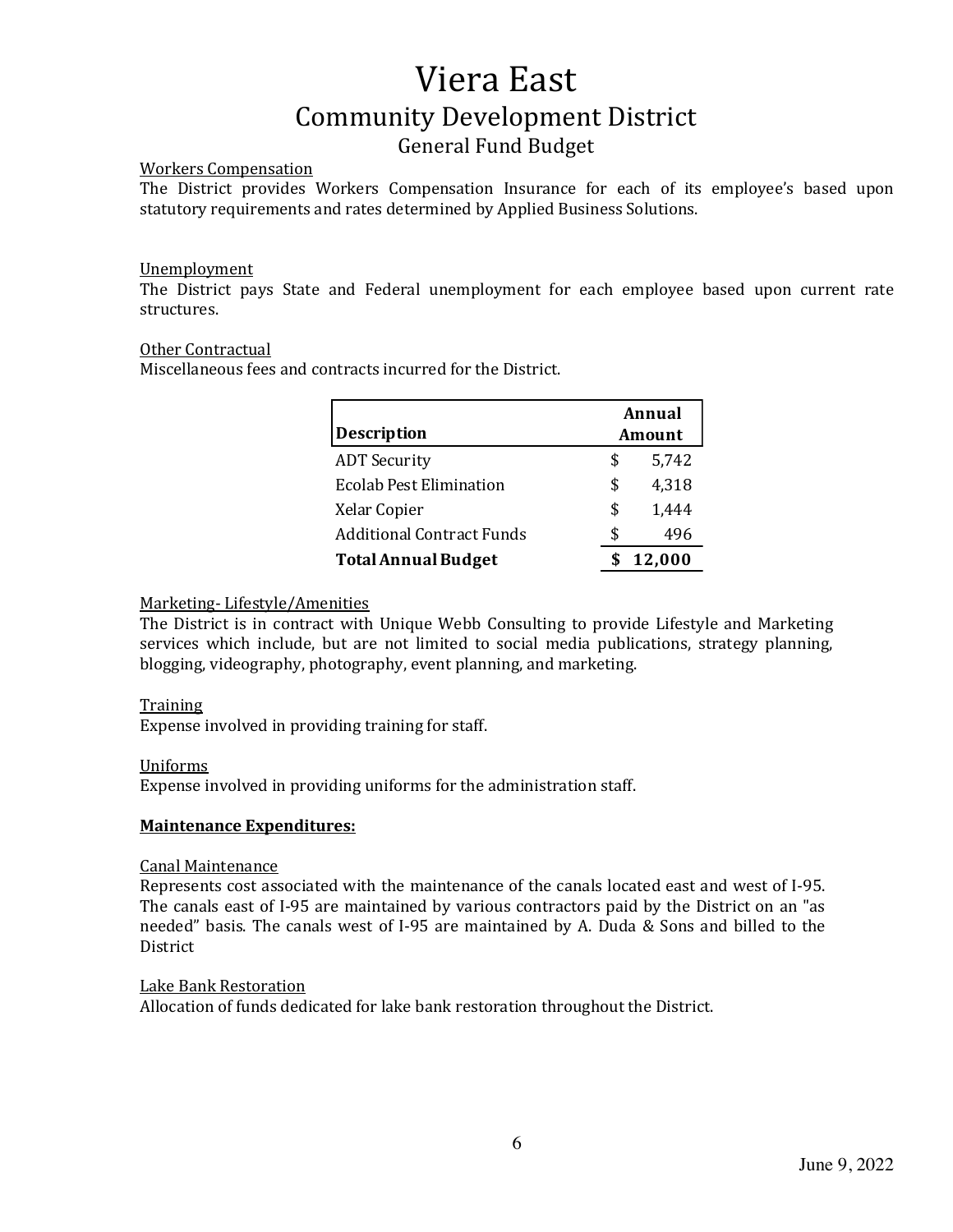# Environmental Services

The District will incur the following costs related to maintaining and managing the various conservation areas (wetlands and uplands), which are the responsibility of the District. The amount is based upon the current contract with Kevin L. Erwin, plus an allowance for additional services from other providers that may be required. Services provided under this budget item may include the following:

> Wetland Monitoring Reports as required by SJRWMD and USACOE. Wetland Maintenance, removal of exotic species as required to conform to permit requirements.

> Habitat Management, including burns of preserved areas as required within the approved Habitat Management Plan(s).

Permit Compliance and General Services as required.

## Water Management System

The District currently has a contract with ECOR Industries, Inc. to provide Aquatic Maintenance Service for the District's Lakes.

| <b>Description</b>                         | Monthly<br>Amount |    | Annual<br>Amount |
|--------------------------------------------|-------------------|----|------------------|
| Natural Areas Management                   | \$<br>3.654       | \$ | 43,850           |
| Wingate & Auburn Lake Aquatic Weed Control | \$<br>736         | \$ | 8,837            |
| Bayhill Wetland Maintenance (Bi-Monthly)   | \$<br>200         | \$ | 2,400            |
| Aquatic Weed Control                       | \$<br>3,777       | \$ | 45,325           |
| Header Canal Maintenance (Quarterly)       | \$<br>1.400       | \$ | 5,600            |
| Unanticipated Repairs/Improvements         |                   | \$ | 988              |
| Total                                      | 9,768             | \$ | 107,000          |

# Midge Control

Lake spraying for midge control throughout the CDD.

## **Contingencies**

Any miscellaneous expenses incurred by the District that were not previously budgeted.

## Fire Line Maintenance

Expenses related to the maintenance of the various Fire Lines throughout the District. This mainly includes the mechanical removal of vegetation between homeowners' property and conservation areas in order to slow or stop the spread of wildfire.

# Basin Repair

Expenses related to the repair and maintenance of the drainage structures at District Basins III, IV, and V. The drainage structures that get repaired are the outfalls (connect lakes) and the floways (connect lakes to St Johns River).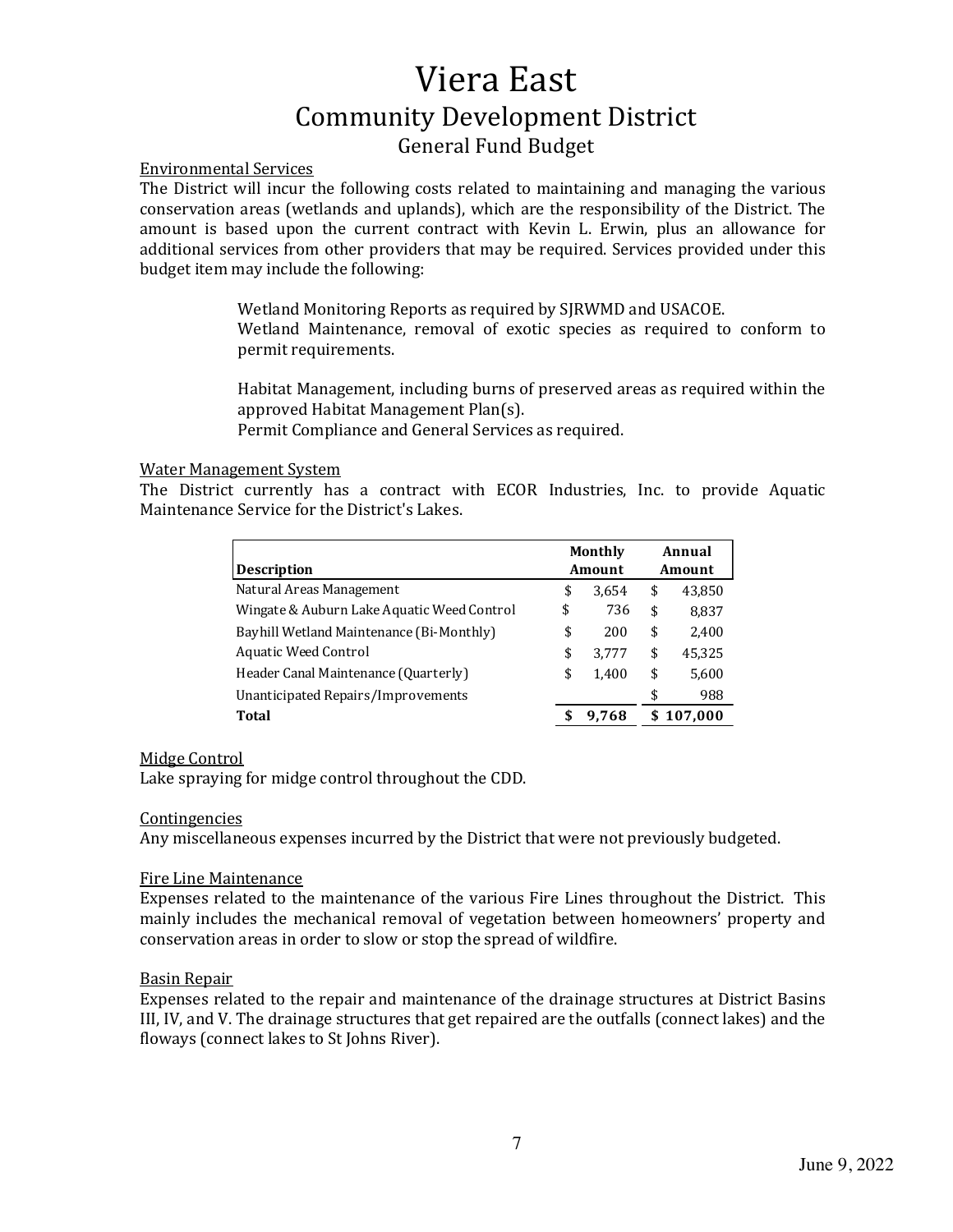# Viera East Community Development District

# General Fund Budget

# **Grounds Maintenance Expenditures:**

#### Salaries & Wages

The District currently has a 5 full time and 1 part time employee's to handle the grounds maintenance of the District. The proposed amount includes a 1.75% cost of living increase for qualifying full-time employees.

## Administration Fee

Represents fee to Applied Business Solutions for administration of pay and benefits. Applied Business Solutions charges an administration fee of \$21.23 per employee.

## **FICA**

Represents the estimated amount due for Social Security  $(6.2%)$  and Medicare  $(1.45%)$  based upon the proposed salaries and wages.

## Health Insurance

Full time District Employee's are eligible for the following health benefits.

| Provider          | <b>Policy Number</b> | <b>Insurance Description</b>              |
|-------------------|----------------------|-------------------------------------------|
| United Healthcare | 591637               | Health, Accidental Death, Dental, Vision, |
|                   |                      | Life, and Long Term Disability            |
| Colonial Life     | E3682663             | Life, Accident, Short Term Disability     |
| Combined          | 007394312            | Accident and Disability                   |

## **Workers Compensation**

The District provides Workers Compensation Insurance for each of its employee's based upon statutory requirements and rates determined by Applied Business Solutions.

## Unemployment

The District pays State and Federal unemployment for each employee based upon current rate structures. 

## Telephone

Expenses incurred for the telephone and fax machine.

| Vendor                 |   | <b>Monthly</b><br>Amount | Annual<br>Amount |
|------------------------|---|--------------------------|------------------|
| Blueline Telecom Group | S | 584                      | 7.002            |
| Contingency            |   |                          | 18               |
| <b>Total</b>           |   |                          | 7.020            |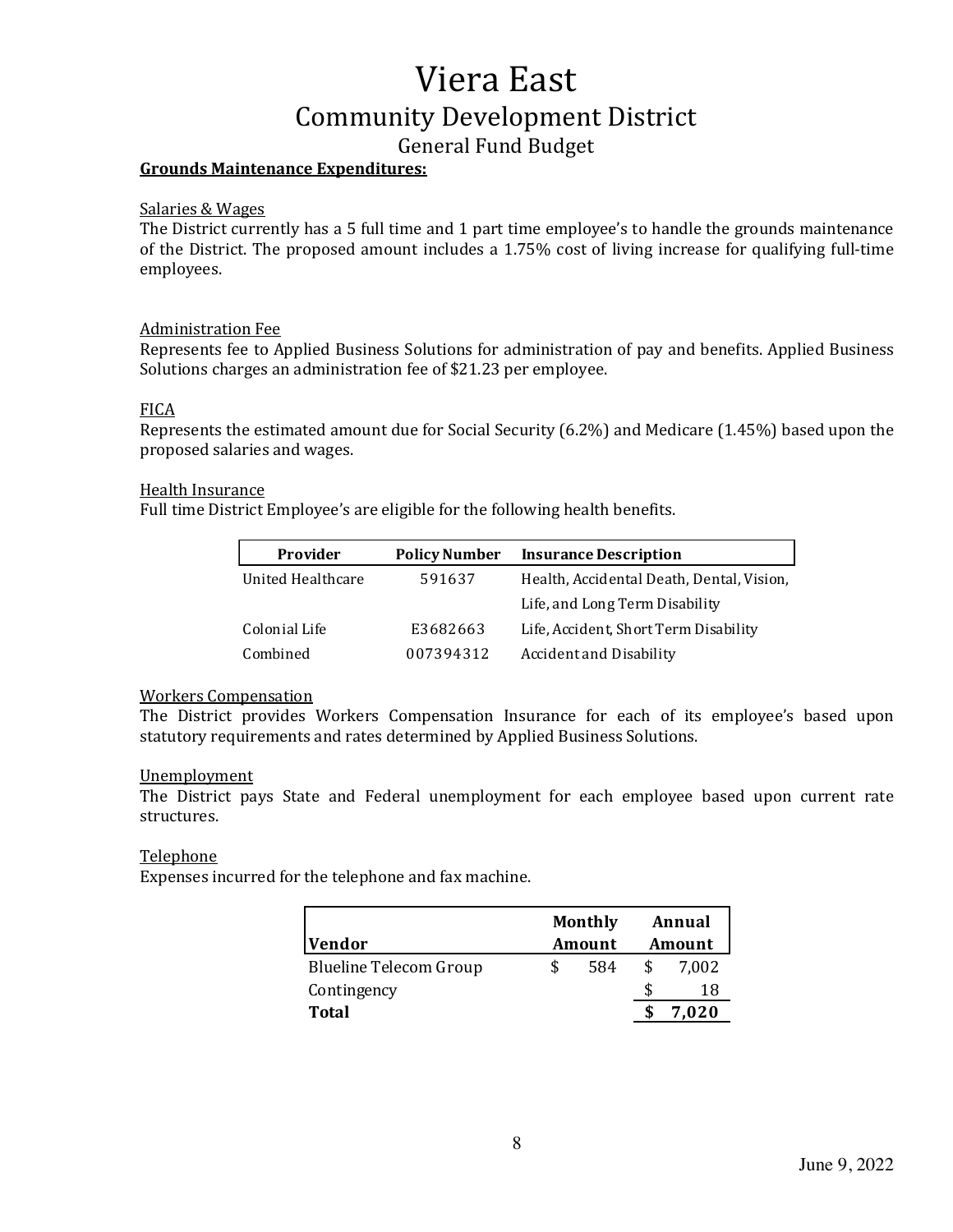# Utilities

The District has the following utility account with Florida Power and Light to provide electricity for the maintenance building.

| Vendor       | Account        | <b>Monthly</b><br>Amount | Annual<br>Amount |
|--------------|----------------|--------------------------|------------------|
| FPI.         | 83490-45156 \$ | 590                      | 7.080            |
| Contingency  |                |                          | 120              |
| <b>Total</b> |                |                          | 7,200            |

# **Property Appraiser**

Fees incurred for the Brevard County Property Appraiser performing work in support of processing and distributing non-ad valorem assessment information. The cost for the FY2022 year will be \$1,990.

# Insurance- Property

Represents the amount paid for the property portion of the insurance premium with EGIS Insurance and Risk Advisors. The property includes vehicles, equipment, etc.

|                    | Admin                          |    | Field                        | Annual |        |  |
|--------------------|--------------------------------|----|------------------------------|--------|--------|--|
| <b>Description</b> | Amount                         |    | Amount                       |        | Amount |  |
| General Liability  | \$<br>5,821                    | \$ | $\qquad \qquad \blacksquare$ | \$     | 5,821  |  |
| POL/EPLI           | \$<br>3.786                    | \$ | ۰                            | \$     | 3,786  |  |
| Property           | \$<br>$\overline{\phantom{a}}$ | \$ | 2.479                        | \$     | 2,479  |  |
| <b>Total</b>       | 9.607                          |    | 2.479                        |        | 12,086 |  |

## **Repairs**

Any costs related to miscellaneous repairs and maintenance that occur during the fiscal year.

## Fuel

Costs related to fuel purchased for grounds maintenance machinery that occur during the fiscal year.

## Park Maintenance

Represents cost associated with the maintenance of the parks and trails located within the district.

#### Sidewalk Repair

Represents cost associated with the repair of the sidewalks located within the district.

## **Chemicals**

Includes fungicide applications, herbicide applications, insecticide applications needed to maintain the grounds.

## **Contingencies**

Represents any miscellaneous expenses incurred by the District that were not previously budgeted.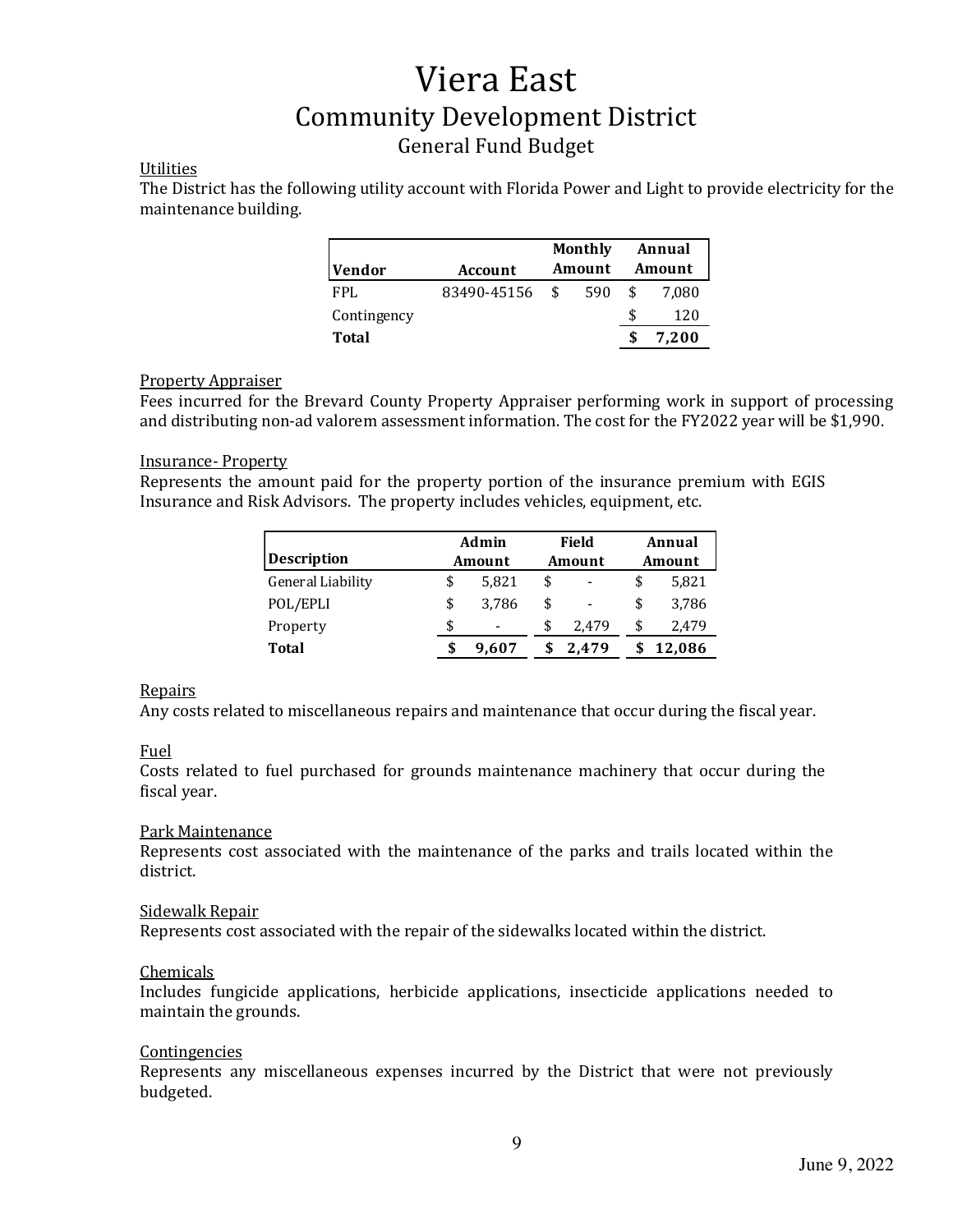# Refuse

Estimated costs for refuse services to empty dumpster(s) twice monthly by Danny's Recycling & HAU is:

| <b>Services</b> |                                        | Annual            |       |  |
|-----------------|----------------------------------------|-------------------|-------|--|
|                 |                                        |                   | 5.160 |  |
|                 |                                        |                   | 840   |  |
|                 |                                        |                   | 6,000 |  |
|                 | Danny's Recycling & HAU Empty Dumpster | Monthly<br>\$ 430 |       |  |

#### Office Supplies

Costs for items used in office.

#### Uniforms

The District is in contract with Unifirst to supply uniforms for the Maintenance staff. Unifirst comes to the District weekly to deliver clean uniforms to the staff.

| Monthly<br><b>Vendor</b><br><b>Amount</b> |  |     | Annual<br>Amount |       |  |  |
|-------------------------------------------|--|-----|------------------|-------|--|--|
| Unifirst                                  |  | 219 |                  | 2,624 |  |  |
| Contingency                               |  |     |                  | 376   |  |  |
| Total                                     |  |     |                  | 3,000 |  |  |

# Fire and Burglary Alarm System

The District is in contract with ADT to provide monthly fire and burglary alarm system monitoring and maintenance. The services will be split between the Golf Course and Operations.

| <b>Description</b>         |    | <b>Monthly</b><br>Amount | Annual<br>Amount |       |  |  |
|----------------------------|----|--------------------------|------------------|-------|--|--|
| System Monitoring          | \$ | 98                       | \$               | 1,176 |  |  |
| <b>Equipment Lease</b>     | ፍ  | 511                      | \$               | 6,135 |  |  |
| Contingency                |    |                          | \$               | 189   |  |  |
| <b>Total Annual Budget</b> |    |                          |                  | 7,500 |  |  |

## Rain Bird Pump System

The District will be financing a new pump system for irrigation through Rain Bird.

| <b>Vendor</b>              | Monthly<br>Amount | Annual<br>Amount |
|----------------------------|-------------------|------------------|
| Rain Bird                  | \$2.298           | \$27,581         |
| <b>Total Annual Budget</b> |                   | \$27,581         |

## Maintenance Reserves - Transfer Out

Funds allocated annually to insure available cash for ongoing operations of the District and for major repair or replacement of capital items.

# Maintenance Reserves - Transfer Out (PY Excess)

Represents projected excess funds above operating capital requirements in the General Fund.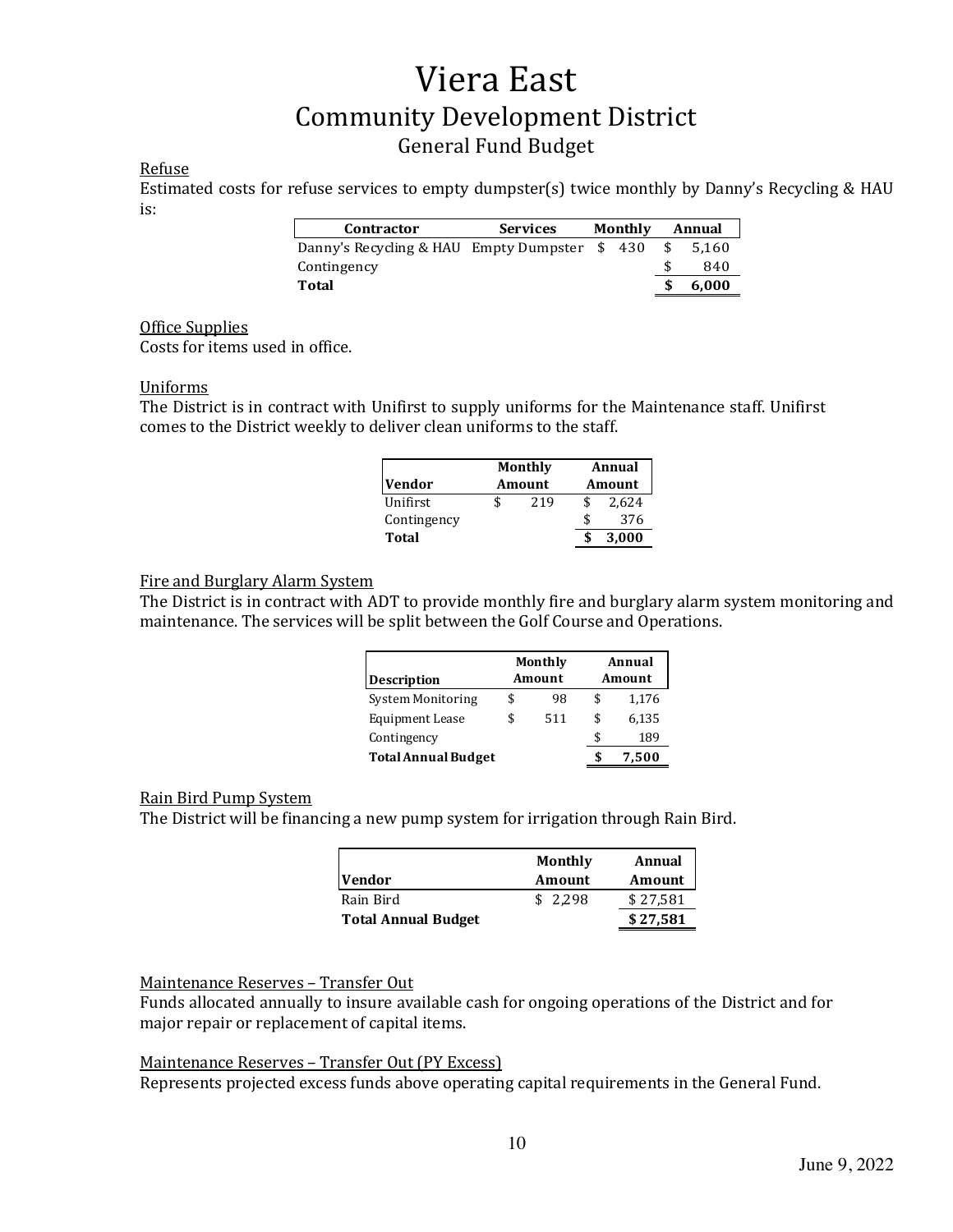#### **Viera East Community Development District** Capital Reserve Fund Proposed Budget Fiscal Year 2023

|                                                | Adopted<br><b>Budget</b><br>FY 2022    | Actual<br><b>Thru</b><br>4/30/22 | Projected<br><b>Next</b><br>5 Months | <b>Total</b><br>Projected<br>@9/30/22 | Proposed<br><b>Budget</b><br>FY 2023 |
|------------------------------------------------|----------------------------------------|----------------------------------|--------------------------------------|---------------------------------------|--------------------------------------|
| Revenues                                       |                                        |                                  |                                      |                                       |                                      |
| Beginning Fund Balance                         | \$315,696                              | \$306,394                        | \$0                                  | \$306,394                             | \$860,024                            |
| <b>Interest Income</b>                         | \$1,000                                | \$108                            | \$65                                 | \$173                                 | \$500                                |
| Reserve Funding - Transfer In (General)        | \$5,000                                | \$0                              | \$34,404                             | \$34,404                              | \$495,150                            |
| Reserve Funding - Transfer In (Golf)           | \$6,694                                | \$0                              | \$69,053                             | \$69,053                              | \$6,335                              |
| Reserve Funding - Transfer In (General Excess) | \$0                                    | \$0                              | \$0                                  | \$0                                   | \$0                                  |
| Reserve Funding - Transfer In (Golf Excess)    | \$0                                    | \$450,000                        | \$0                                  | \$450,000                             | \$0                                  |
| <b>Total Revenues</b>                          | \$328,390                              | \$756,502                        | \$103,522                            | \$860,024                             | \$1,362,008                          |
| Expenditures                                   |                                        |                                  |                                      |                                       |                                      |
| Capital Outlay                                 | \$100,000                              | \$0                              | \$0                                  | \$0                                   | \$100,000                            |
| Truck Maintenance                              | \$25,000                               | \$0                              | \$0                                  | \$0                                   | \$25,000                             |
| <b>Transfer Out</b>                            | \$0                                    | \$0                              | \$0                                  | \$0                                   | \$0                                  |
| <b>Total Expenditures</b>                      | \$125,000                              | \$0                              | \$0                                  | \$0                                   | \$125,000                            |
| <b>Excess Revenues (Expenditures)</b>          | \$203,390                              | \$756,502                        | \$103,522                            | \$860,024                             | \$1,237,008                          |
|                                                | <b>Potential Capital Reserve Split</b> |                                  |                                      |                                       |                                      |
|                                                |                                        |                                  |                                      |                                       |                                      |
|                                                |                                        | <b>General Fund</b>              | Golf Course                          | Total                                 |                                      |
| Beginning Balance-9/30/21                      |                                        | \$<br>98,180                     | \$<br>208,214                        | 306,394<br>\$                         |                                      |
| Interest Income                                |                                        | \$                               |                                      | \$<br>173                             |                                      |
| <b>FY22 Contributions</b>                      |                                        | \$<br>5,000                      | 6.694                                | \$<br>11,694                          |                                      |
| <b>FY21 Gross Profit</b>                       |                                        | \$                               | \$<br>450,000                        | \$<br>450,000                         |                                      |
| <b>Excess from Water Management Bonds</b>      |                                        | 29,404                           | \$<br>62,359                         | \$<br>91,763                          |                                      |
| Projected Excess Revenue Fund End of FY22      |                                        | \$<br>132,585                    | \$<br>727,266                        | \$<br>860,024                         |                                      |
|                                                |                                        |                                  |                                      |                                       |                                      |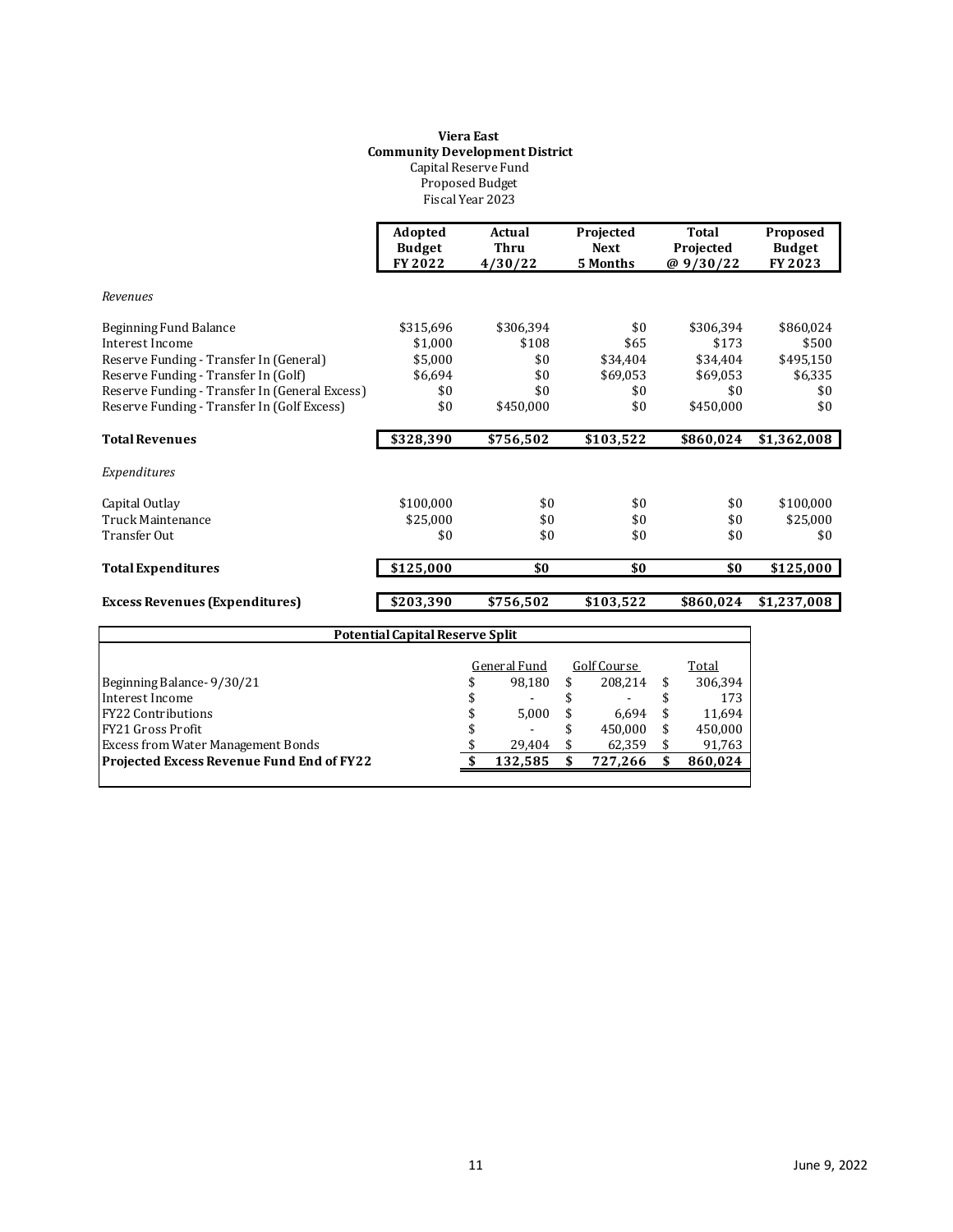#### **Viera East Community Development District** Debt Service Fund Series 2020 Proposed Budget FY2023

|                                                              |     | Adopted<br><b>Budget</b><br>FY 2022 |    | Actual<br>Thru<br>4/30/22 |    | Projected<br><b>Next</b><br>5 Months |    | Total<br>Projected<br>@9/30/22 | Proposed<br><b>Budget</b><br>FY 2023 |
|--------------------------------------------------------------|-----|-------------------------------------|----|---------------------------|----|--------------------------------------|----|--------------------------------|--------------------------------------|
| Revenues                                                     |     |                                     |    |                           |    |                                      |    |                                |                                      |
| Special Assessments                                          | \$  |                                     |    |                           |    |                                      |    |                                | 655,615                              |
| Interest Income                                              | \$  | 500                                 |    | 13                        | \$ | 10                                   | \$ | 23                             | \$<br>500                            |
| <b>Beginning Fund Balance</b>                                | \$  | 270,953                             |    | 270,936                   |    |                                      | \$ | 270,936                        | \$<br>90,344                         |
| <b>Total Revenues</b>                                        |     | 271,453                             | \$ | 270,949                   | \$ | 10                                   | \$ | 270,959                        | \$<br>746,459                        |
| Expenditures                                                 |     |                                     |    |                           |    |                                      |    |                                |                                      |
| Series 2020                                                  |     |                                     |    |                           |    |                                      |    |                                |                                      |
| Interest-11/1                                                | \$  | 90,308                              |    | 90,308                    | \$ |                                      | \$ | 90,308                         | \$<br>90,308                         |
| Principal-5/1                                                | \$  |                                     |    |                           | \$ |                                      | \$ |                                | 475,000                              |
| Interest-5/1                                                 | \$  | 90,308                              | \$ |                           | \$ | 90,308                               | \$ | 90,308                         | \$<br>90,308                         |
| <b>Total Expenditures</b>                                    | -\$ | 180,615                             | \$ | 90,308                    | \$ | 90,308                               | \$ | 180,615                        | \$<br>655,615                        |
| <b>Excess Revenues (Expenditures)</b>                        |     | 90,838                              | \$ | 180,642                   | \$ | $(90, 298)$ \$                       |    | 90,344                         | \$<br>90,844                         |
| * Excess Revenues needed to pay the 11/1/23 Interest Payment |     |                                     |    |                           |    |                                      |    |                                | \$<br>85,558                         |

|                       |      |          | Total    |            | Net      | Net                |
|-----------------------|------|----------|----------|------------|----------|--------------------|
| Land Use              | ERU  | Units    | ERU      | Percentage | Per Unit | <b>Assessments</b> |
| Residental            | .00  | 4.204.0  | 4.204.00 | 84%        | 130.57   | 548.913.70         |
| Commercial            | 4.00 | 204.3    | 817.20   | 16%        | 522.28   | 106.701.30         |
| Net Annual Assessment |      | 4.408.30 | 5.021.20 |            |          | 655.615.00         |